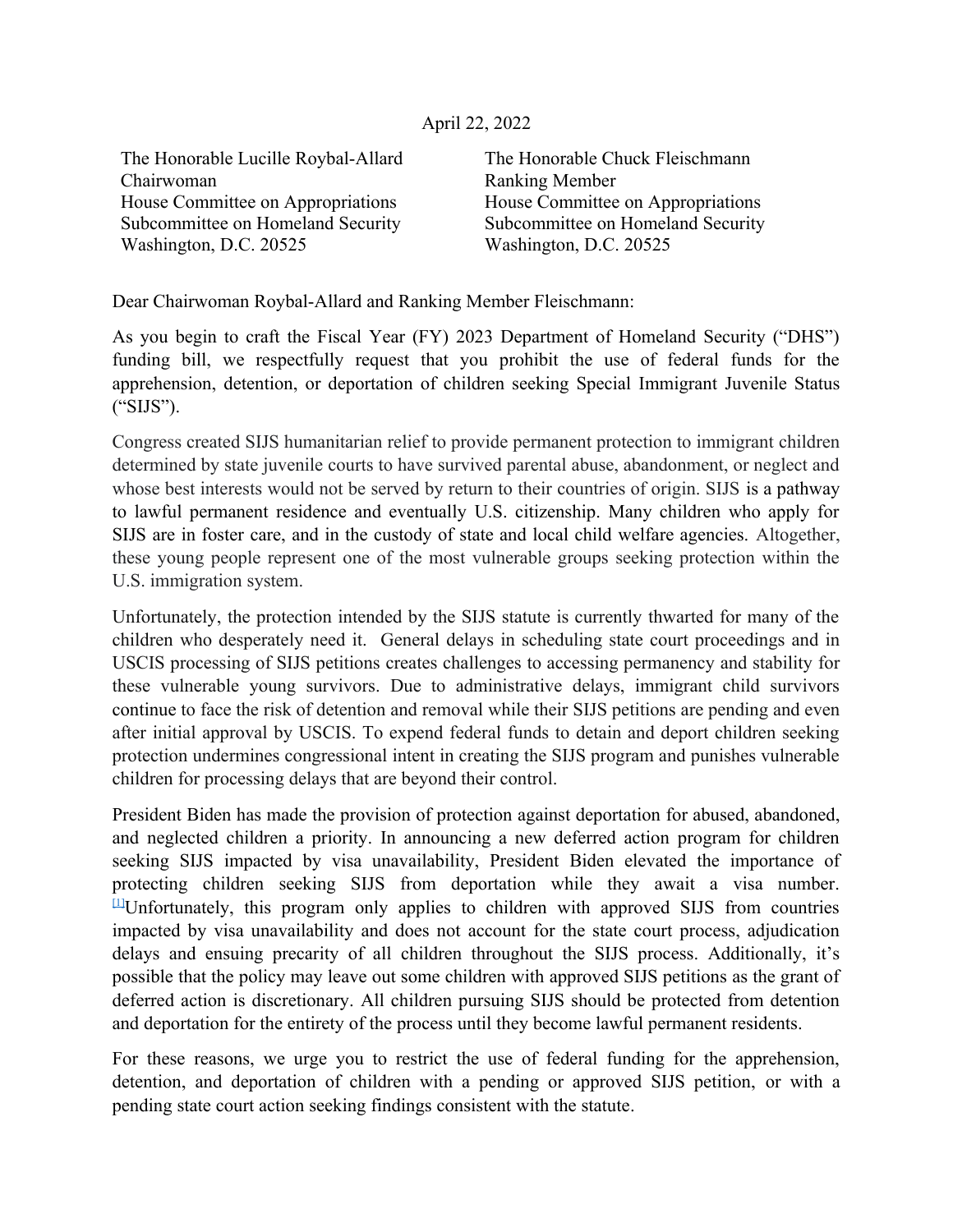We request that you include the following language in the Committee's FY 2023 bill text:

*None of the funds, resources or fees made available to the Secretary of Homeland Security may be used*  for the apprehension, detention, or removal of any noncitizen with a pending or approved petition under *section 101(a)(27)(J) of the Immigration and Nationality Act or with a pending state court action seeking findings consistent with section 101(a)(27)(J), with the exception of funds for the care of children who are in the custody of ORR because they have no viable sponsor.*

Thank you for your strong support and leadership to ensure the protection of abused, abandoned, and neglected children and for considering our request.

Sincerely,

Jimmy Gomez

Member of Congress

James P. McGovern Member of Congress

J. Luis Correa Member of Congress

Raúl M. Grijalva Member of Congress

Earl Blumenauer Member of Congress

Wie Sylvia R. Garcia

Member of Congress

Alexandria Ocasio-Cortez Member of Congress